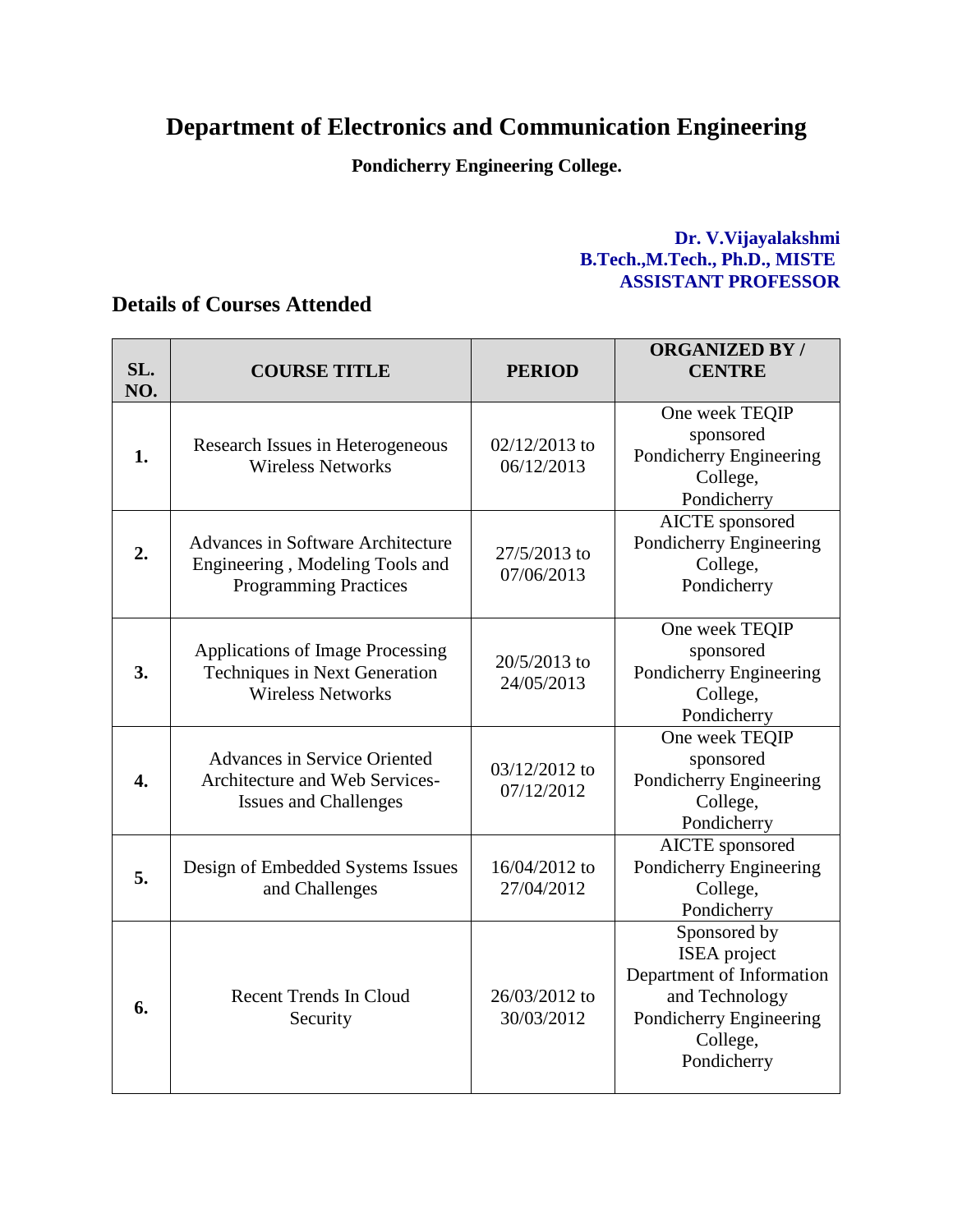| 7.  | A paradigm of Advanced Computer<br>Networking and Soft Computing   | 02/05/2011 to<br>06/05/2011    | TEQIP Coordinated FDP,<br>Government College of<br>Engineering,<br>Salem                                                                            |
|-----|--------------------------------------------------------------------|--------------------------------|-----------------------------------------------------------------------------------------------------------------------------------------------------|
| 8.  | Nano Engineering Materials                                         | 13/12/2010 to<br>23/12/2010    | <b>ISTE Sponsored</b><br>Pondicherry Engineering<br>College,<br>Pondicherry                                                                         |
| 9.  | <b>Recent Trends in Information</b><br>Security                    | 29/11/2010 to<br>10/12/2010    | <b>ISEA</b> Project<br>Department of Information<br>and Technology<br>Pondicherry Engineering<br>College                                            |
| 10. | Faculty Training Programme on<br><b>Embedded System Processors</b> | 29/07/2010 to<br>01/08/2010    | Department of ECE<br>Pondicherry Engineering<br>College,<br>Pondicherry                                                                             |
| 11. | Recent Trends in Parallel and<br>Distributed systems               | 16/11/2009 to<br>27/11/2009    | Pondicherry Engineering<br>College,<br>Pondicherry                                                                                                  |
| 12. | Information Security: Principles,<br>Methods & Tool                | 05/05/2008 to<br>23/05/2008    | ISEA programme<br>Ministry or<br>Communication and<br>Information Technology,<br>Indian Institute of Science,<br>Bangalore``                        |
| 13. | <b>IACITS</b> -Indo Australian Conference<br>on IT Security        | 16/01/2006 to<br>17/01/2006    | <b>IIT</b><br>Chennai                                                                                                                               |
| 14. | <b>Education and Training in Cyber</b><br>Security                 | 17/05/2005<br>to<br>23/05/2005 | <b>ISEA</b> Programme<br>Ministry of<br>Communication and<br>Information Technology,<br>Tata Institute of<br>Fundamental Research,<br>Mumbai-400005 |
| 15. | CDMA 2000-An Approach To 3G<br><b>Wireless Systems</b>             | 15/12/2003 to<br>26/12/2003    | Pondicherry Engineering<br>College,<br>Pondicherry                                                                                                  |
| 16. | <b>Wireless Communication</b>                                      | 28/03/2003                     | Pondicherry Engineering<br>College,<br>Pondicherry                                                                                                  |
| 17. | <b>System Modeling and Simulation</b>                              | 18/11/2002 to<br>29/11/2002    | Pondicherry Engineering<br>College,<br>Pondicherry                                                                                                  |